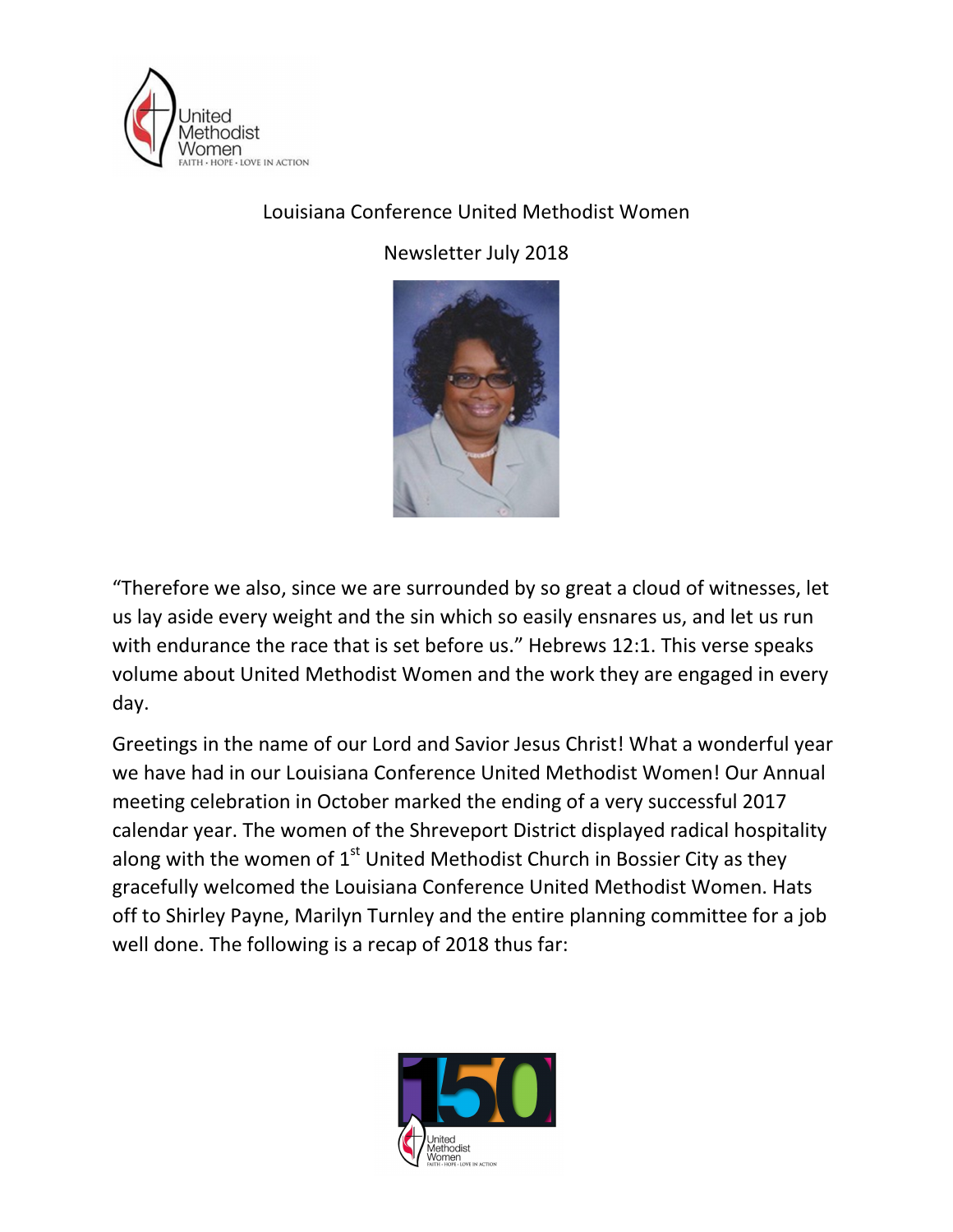

January 28, 2018: This was the date designated as United Methodist Women's Day. Although this date originated from our National headquarters, this celebration can be done on any Sunday of whatever the local units chooses. Our theme for this year was "Caring for our Father's World". I had the privilege of being the guest speaker at St. Mark's UMC in Baton Rouge, La for their celebration. What a wonderful time we had!

In February several of our ladies attended the Leadership Development Days training in St. Louis, Missouri. This was a very informative training event with excellent workshops and speakers. "A Way Forward Conversation" training was introduced to the Conference Presidents, Vice Presidents and the Program Advisory Group representatives from each of our Conferences. This training has been brought back to our Louisiana Conference and has been introduced to our Leadership team. Several of the Districts have already had their conversations with more scheduled to come. As the year progresses, it is our hope that at least 75% of our ladies will have been informed and knowledgeable about what the conversations are designed for. The  $1<sup>st</sup>$  training with our Leadership team was held on Friday, February 2, 2018 prior to our  $1<sup>st</sup>$  team meeting of the year.

One of our major events of the year which was the celebration of United Methodist Women turning 150 years old, was held on February 3, 2018 at  $1<sup>st</sup>$ UMC in Alexandria, La. This program was well planned and very well attended with over 150 women, men and children. Our speakers included: Carlos and Saraj Welch, (retired Missionaries), Edna B. Hickman, (past Conference and Jurisdictional president), Coach Jeffrey Parker, (Executive Director, North Rampart Community Center) and Janet Allured, (McNeese State University Professor). Each of the presentations were very informative. We enjoyed door prizes, good food and music and wonderful fellowship. A special offering was collected for our United Methodist Women's Legacy Fund and ½ of the funds collected were

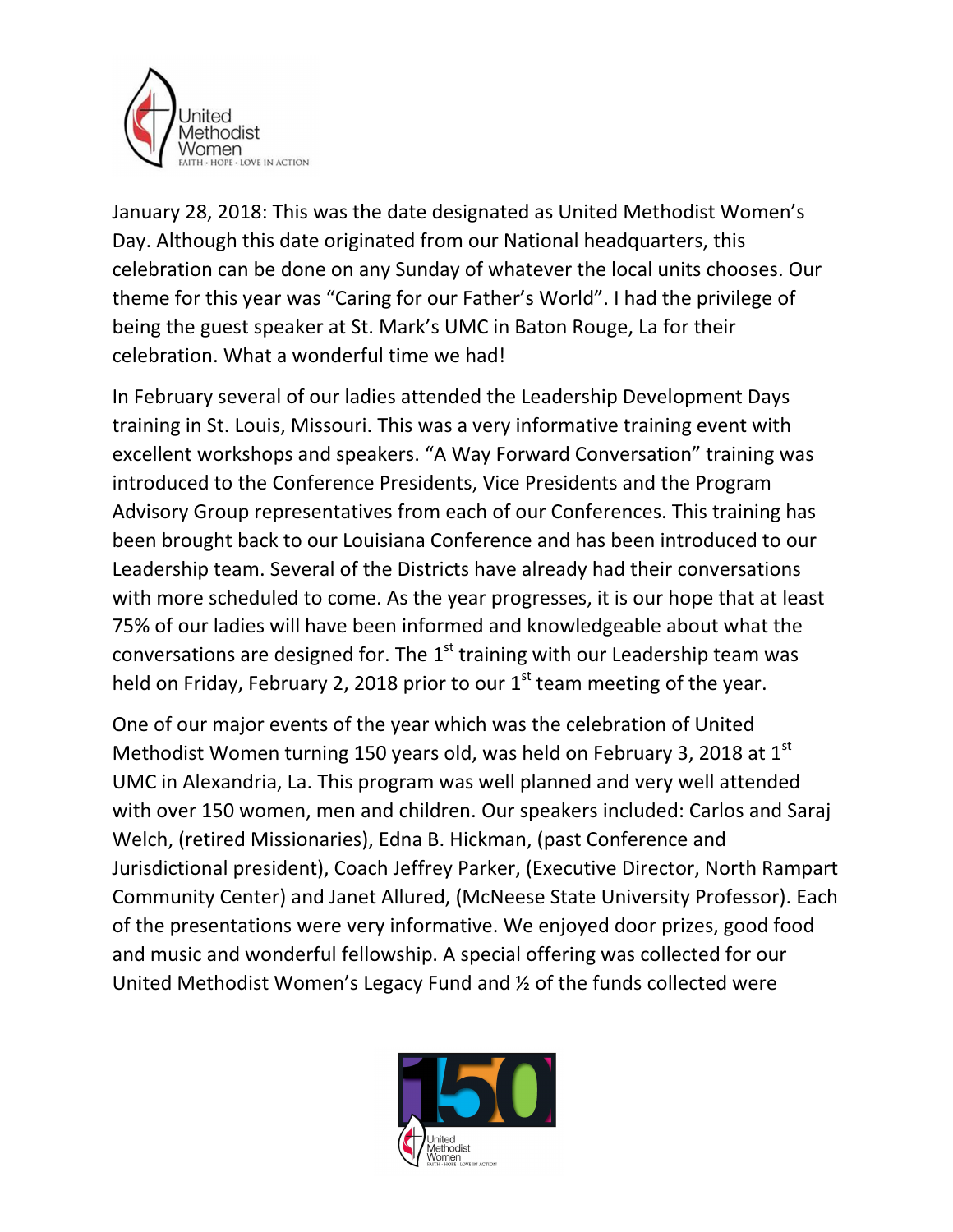

presented to Coach Parker to help continue the support of the wonderful programs that are happening at this great center.

During the month of May, the training for the Mission U study leaders, Dean, Assistant Dean and the musician was held. Assembly 2018 was held on May 18- 20, 2018 in Columbus, Ohio. The theme for the occasion was "The Power of Bold". Words cannot express the awesomeness of this event. So many great, talented speakers, workshops, study leaders, dancers, musicians, vocalist and much more! The Conference Presidents along with the Program Group Advisory delegates led an opening processional carrying colorful lanterns and their state flag. At the end of the Assembly the Presidents were presented their state flag to bring back home. This flag will be displayed at all of our upcoming Conference events, the  $1<sup>st</sup>$ being Mission U in July. We had a wonderful attendance of over 30 ladies, including our own Bishop Cynthia Harvey from the Louisiana Conference. Prior to the opening of the Assembly on May 16-17, the Conference Presidents and 2 other delegates were invited to attend a workshop: "Legacy at Work", National Mission Institutions and the United Methodist Women". Also invited were the Executive Directors of our Missional Institutions and all 3 of them were in attendance, Mary Billiott from Dulac Community Center, Kevin Champagne from MacDonel's Children's Home and Jeffrey Parker from North Rampart Community Center. Lots of information was shared and we enjoyed networking with the other directors and sharing experiences about their programs that they are involved with.

Our 2<sup>nd</sup> Leadership team meeting was held on May 26, 2018 at 1<sup>st</sup> UMC in Lafayette, La. What a wonderful meeting we had! Thanks to Margery Manuel, Linda Ward and Florence Cole for hosting us.

The Louisiana Annual Conference was held on June 6-9, 2018 at Centenary College, Shreveport, La. Thanks to Margery Manuel and Linda Ward and all the